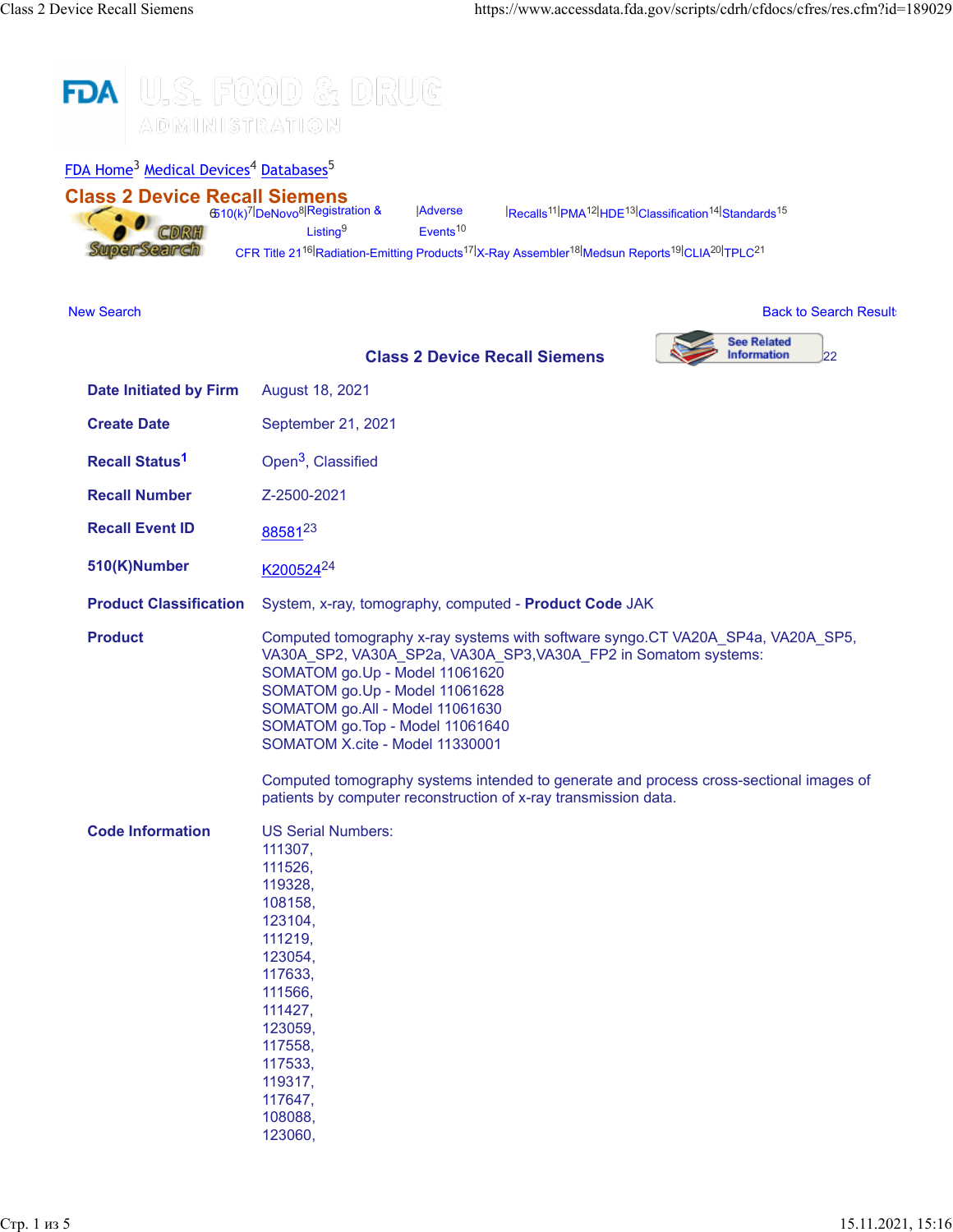|                                                     | 123118,<br>123055,<br>111518,<br>123113,<br>108108,<br>123129.<br>123122,<br>123069,<br>111507,<br>111560,<br>119142,<br>108111,<br>108062,<br>119376.                                                                                                                                                                                                                                                                                                                                                                            |  |
|-----------------------------------------------------|-----------------------------------------------------------------------------------------------------------------------------------------------------------------------------------------------------------------------------------------------------------------------------------------------------------------------------------------------------------------------------------------------------------------------------------------------------------------------------------------------------------------------------------|--|
|                                                     | Update CT016/21/S is a remote update for the following products with software versions<br>syngo CT VA30A SP2 or syngo CT VA30A SP2a or syngo CT VA30A SP3:<br>SOMATOM go.Now (Model #11061610, #11061612, #11061613, #11061618),<br>SOMATOM go.Up (Model #11061620, #11061622, #11061623, #11061628),<br>SOMATOM go.All (Model #11061630, #11061632, #11061638),<br>SOMATOM go. Top (Model #11061640, #11061642, #11061648),<br>SOMATOM go.Sim (Model #11061660, #11061668),<br>SOMATOM go.Open Pro (Model #11061670, #11061678). |  |
|                                                     | Update CT018/21/S is a remote update for the following products with software versions<br>syngo.CT VA20A SP4a or syngo.CT VA20A SP5:<br>SOMATOM go.Now (Model #11061610, #11061612, #11061613, #11061618),<br>SOMATOM go.Up (Model #11061620, #11061622, #11061623, #11061628),<br>SOMATOM go.All (Model #11061630, #11061632, #11061638),<br>SOMATOM go.Top (Model #11061640, #11061642, #11061648) without dual energy post-<br>processing.                                                                                     |  |
|                                                     | Update CT022/21/S is an onsite update for the following product with software versions<br>syngo.CT VA20A_SP4a or syngo.CT VA20A_SP5:<br>SOMATOM go. Top (Model #11061640, #11061642, #11061648) without dual energy post-<br>processing.                                                                                                                                                                                                                                                                                          |  |
|                                                     | Update CT025/21/S is an onsite update for the following product with software versions<br>syngo.CT VA30A_SP2,<br>VA30A_SP2a, syngo CT VA30A_SP3, or syngo CT VA30A_FP2 :<br>SOMATOM X.cite (Model #11330001)                                                                                                                                                                                                                                                                                                                      |  |
| <b>Recalling Firm/</b><br><b>Manufacturer</b>       | <b>Siemens Medical Solutions USA, Inc.</b><br><b>40 Liberty Blvd</b><br>Malvern PA 19355-1418                                                                                                                                                                                                                                                                                                                                                                                                                                     |  |
| <b>For Additional</b><br><b>Information Contact</b> | <b>SAME</b><br>610-219-4834                                                                                                                                                                                                                                                                                                                                                                                                                                                                                                       |  |
| <b>Manufacturer Reason</b><br>for Recall            | Software versions may result in sporadic problems causing scanning workflow interruptions<br>and unexpected user notifications. Sporadic software errors may also occur during<br>interventional workflows, resulting in delay in diagnosis or scan aborts with the necessity for<br>patient rescan may occur                                                                                                                                                                                                                     |  |
| <b>FDA Determined</b><br>Cause <sup>2</sup>         | Software design                                                                                                                                                                                                                                                                                                                                                                                                                                                                                                                   |  |
| <b>Action</b>                                       | Siemens Medical Solutions USA, Inc. initiated a Customer Safety Advisory Notice (CSAN) to<br>US customers via CT024/21/S on 8/18/2021. The letter states reason for recall, helath risk                                                                                                                                                                                                                                                                                                                                           |  |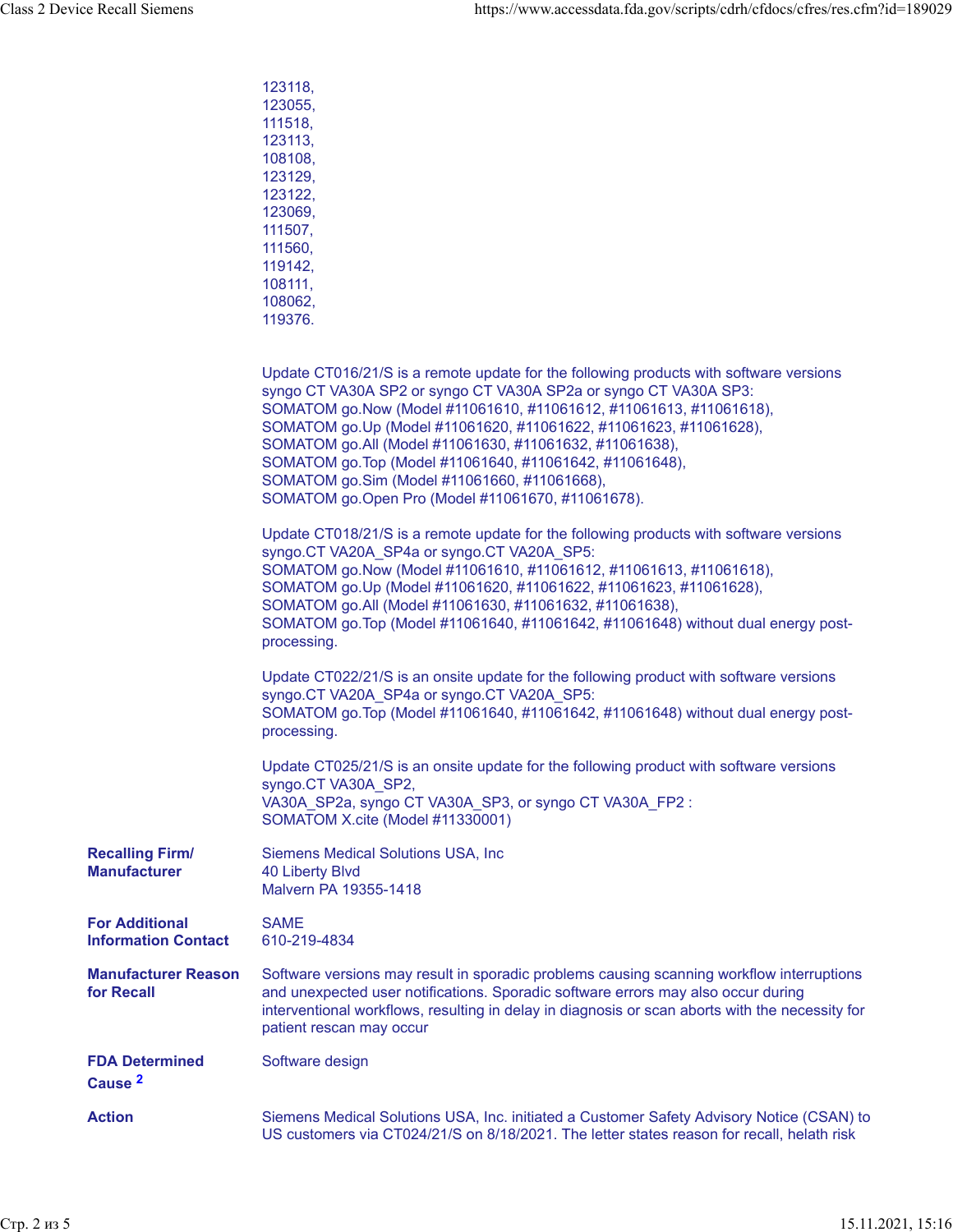and action to take: There are no workarounds available for the identified issues. Siemens Healthineers has developed software update syngo.CT VA30A\_SP4 to ensure

uninterrupted scanning workflows and to reduce the number of user notifications. This update will also provide workflow improvements, bug fixes for the performance and stability problems observed in the installed base. The corrective action will be provided free of charge and will be distributed via of the update packages described above, depending on your current software version. Following the corrective action, the cause has been eliminated and recurrence of the identified issues are prevented. This software update will be provided to you free of charge.

Software updates CT022/21/S and CT025/21/S will be performed onsite. Updates CT016/21/S and CT018/21/S will be performed remotely. The software updates process will require approximately 180 minutes for completion.

Please make sure the system and power are stable before and during the process. Please do not switch off the system during the update process. Siemens highly recommends starting the installation when the scanner is not in use or when the necessary time for the update to be completed can be scheduled.

**Quantity in Commerce** 31 units US

**Distribution** US Nationwide distribution.

 $<sup>1</sup>$  A record in this database is created when a firm initiates a correction or removal action. The record is updated if the</sup> FDA identifies a violation and classifies the action as a recall, and it is updated for a final time when the recall is terminated. Learn more about [medical device recalls](http://www.fda.gov/MedicalDevices/Safety/ListofRecalls/ucm329946.htm)<sup>25</sup>.

<sup>2</sup> Per FDA policy, recall cause determinations are subject to modification up to the point of termination of the recall.

 $3$  The manufacturer has initiated the recall and not all products have been corrected or removed. This record will be updated as the status changes.

## **Links on this page:**

- 1. http://www.addthis.com/bookmark.php?u508=true&v=152&username=fdamain
- 2. http://www.addthis.com/bookmark.php
- 3. https://www.fda.gov/
- 4. http://www.fda.gov/MedicalDevices/default.htm
- 5. http://www.fda.gov/MedicalDevices/DeviceRegulationandGuidance/Databases /default.htm
- 6. /scripts/cdrh/devicesatfda/index.cfm
- 7. /scripts/cdrh/cfdocs/cfPMN/pmn.cfm
- 8. /scripts/cdrh/cfdocs/cfpmn/denovo.cfm
- 9. /scripts/cdrh/cfdocs/cfRL/rl.cfm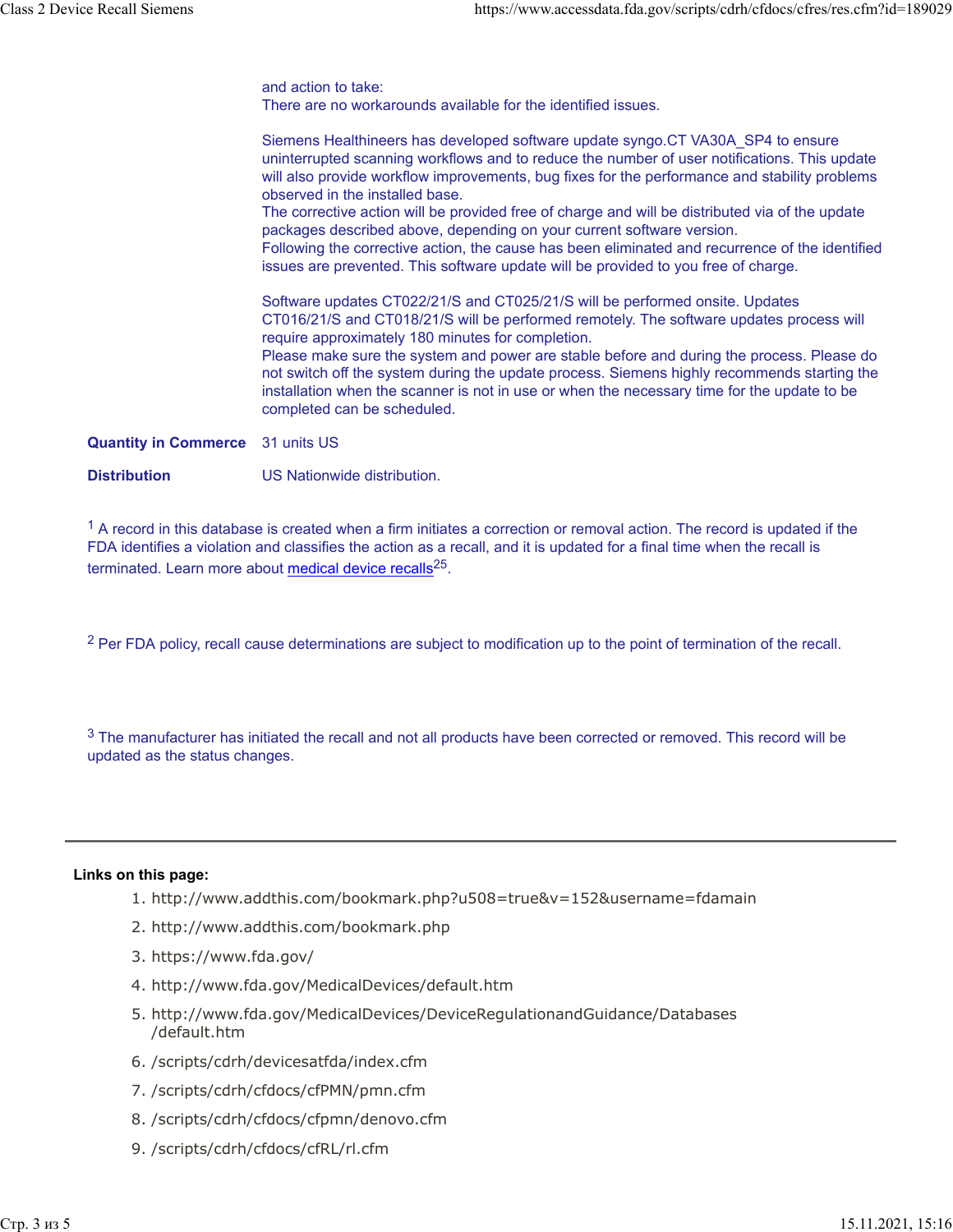- 10. /scripts/cdrh/cfdocs/cfMAUDE/TextSearch.cfm
- 11. /scripts/cdrh/cfdocs/cfRES/res.cfm
- 12. /scripts/cdrh/cfdocs/cfPMA/pma.cfm
- 13. /scripts/cdrh/cfdocs/cfHDE/hde.cfm
- 14. /scripts/cdrh/cfdocs/cfPCD/classification.cfm
- 15. /scripts/cdrh/cfdocs/cfStandards/search.cfm
- 16. /scripts/cdrh/cfdocs/cfCFR/CFRSearch.cfm
- 17. /scripts/cdrh/cfdocs/cfPCD\_RH/classification.cfm
- 18. /scripts/cdrh/cfdocs/cfAssem/assembler.cfm
- 19. /scripts/cdrh/cfdocs/Medsun/searchReportText.cfm
- 20. /scripts/cdrh/cfdocs/cfClia/Search.cfm
- 21. /scripts/cdrh/cfdocs/cfTPLC/tplc.cfm
- 22. http://www.fda.gov/safety/recalls/enforcementreports/default.htm
- 23. /scripts/cdrh/cfdocs/cfRES/res.cfm?start\_search=1&event\_id=88581
- 24. /scripts/cdrh/cfdocs/cfpmn/pmn.cfm?ID=K200524
- 25. http://www.fda.gov/MedicalDevices/Safety/ListofRecalls/ucm329946.htm

Page Last Updated: 11/12/2021

Note: If you need help accessing information in different file formats, see [Instructions for Downloading Viewers](https://www.fda.gov/about-fda/website-policies/viewing-files) [and Players.](https://www.fda.gov/about-fda/website-policies/viewing-files)

Language Assistance Available: [Español](https://www.fda.gov/about-fda/about-website/language-assistance-services#spanish) | [繁體中文](https://www.fda.gov/about-fda/about-website/language-assistance-services#chinese) | Tiế[ng Vi](https://www.fda.gov/about-fda/about-website/language-assistance-services#vietnamese)ệt | [한국어](https://www.fda.gov/about-fda/about-website/language-assistance-services#korean) | [Tagalog](https://www.fda.gov/about-fda/about-website/language-assistance-services#tagalog) | [Русский](https://www.fda.gov/about-fda/about-website/language-assistance-services#russian) | [ةيبرعلا](hhttps://www.fda.gov/about-fda/about-website/language-assistance-services#arabic)| [Kreyòl](https://www.fda.gov/about-fda/about-website/language-assistance-services#creole) [Ayisyen](https://www.fda.gov/about-fda/about-website/language-assistance-services#creole) | [Français](https://www.fda.gov/about-fda/about-website/language-assistance-services#french) | [Polski](https://www.fda.gov/about-fda/about-website/language-assistance-services#polish) | [Português](https://www.fda.gov/about-fda/about-website/language-assistance-services#portuguese) | [Italiano](https://www.fda.gov/about-fda/about-website/language-assistance-services#italian) | [Deutsch](https://www.fda.gov/about-fda/about-website/language-assistance-services#german) | [日本語](https://www.fda.gov/about-fda/about-website/language-assistance-services#japanese) | [یسراف](https://www.fda.gov/about-fda/about-website/language-assistance-services#farsi)| [English](https://www.fda.gov/about-fda/about-website/language-assistance-services#english)

[Accessibility](https://www.fda.gov/about-fda/about-website/accessibility) [Contact FDA](https://www.fda.gov/about-fda/contact-fda) [Careers](https://www.fda.gov/about-fda/jobs-and-training-fda) [FDA Basics](https://www.fda.gov/about-fda/transparency/fda-basics) [FOIA](https://www.fda.gov/regulatory-information/freedom-information) [No FEAR Act](https://www.fda.gov/about-fda/jobs-and-training-fda/no-fear-act) [Nondiscrimination](https://www.fda.gov/about-fda/about-website/fda-nondiscrimination-notice) [Website Policies /](https://www.fda.gov/about-fda/about-website/website-policies) **[Privacy](https://www.fda.gov/about-fda/about-website/website-policies)** 

## **FDA**

U.S. Food and Drug Administration 10903 New Hampshire Avenue Silver Spring, MD 20993 Ph. 1-888-INFO-FDA (1-888-463-6332) [Contact FDA](https://www.fda.gov/about-fda/contact-fda)

 $USA.gov \times N$ 

## [For Government](https://www.fda.gov/federal-state-local-tribal-and-territorial-officials) [For Press](https://www.fda.gov/news-events)

[Combination Products](https://www.fda.gov/combination-products) [Advisory Committees](https://www.fda.gov/advisory-committees) [Science & Research](https://www.fda.gov/Science-Research) [Regulatory Information](https://www.fda.gov/Regulatory-Information) [Safety](https://www.fda.gov/Safety) [Emergency Preparedness](https://www.fda.gov/emergency-preparedness-and-response) [International Programs](https://www.fda.gov/international-programs) [News & Events](https://www.fda.gov/news-events) [Training and Continuing Education](https://www.fda.gov/training-and-continuing-education) [Inspections/Compliance](https://www.fda.gov/inspections-compliance-enforcement-and-criminal-investigations) [State & Local Officials](https://www.fda.gov/federal-state-local-tribal-and-territorial-officials) [Consumers](https://www.fda.gov/consumers) [Industry](https://www.fda.gov/industry) [Health Professionals](https://www.fda.gov/health-professionals) [FDA Archive](https://www.fda.gov/about-fda/about-website/fdagov-archive)

U.S. Department of Health & Human Services

## **Links on this page:**

- 1. http://www.addthis.com/bookmark.php?u508=true&v=152&username=fdamain
- 2. http://www.addthis.com/bookmark.php
- 3. https://www.fda.gov/
- 4. http://www.fda.gov/MedicalDevices/default.htm
- 5. http://www.fda.gov/MedicalDevices/DeviceRegulationandGuidance/Databases /default.htm